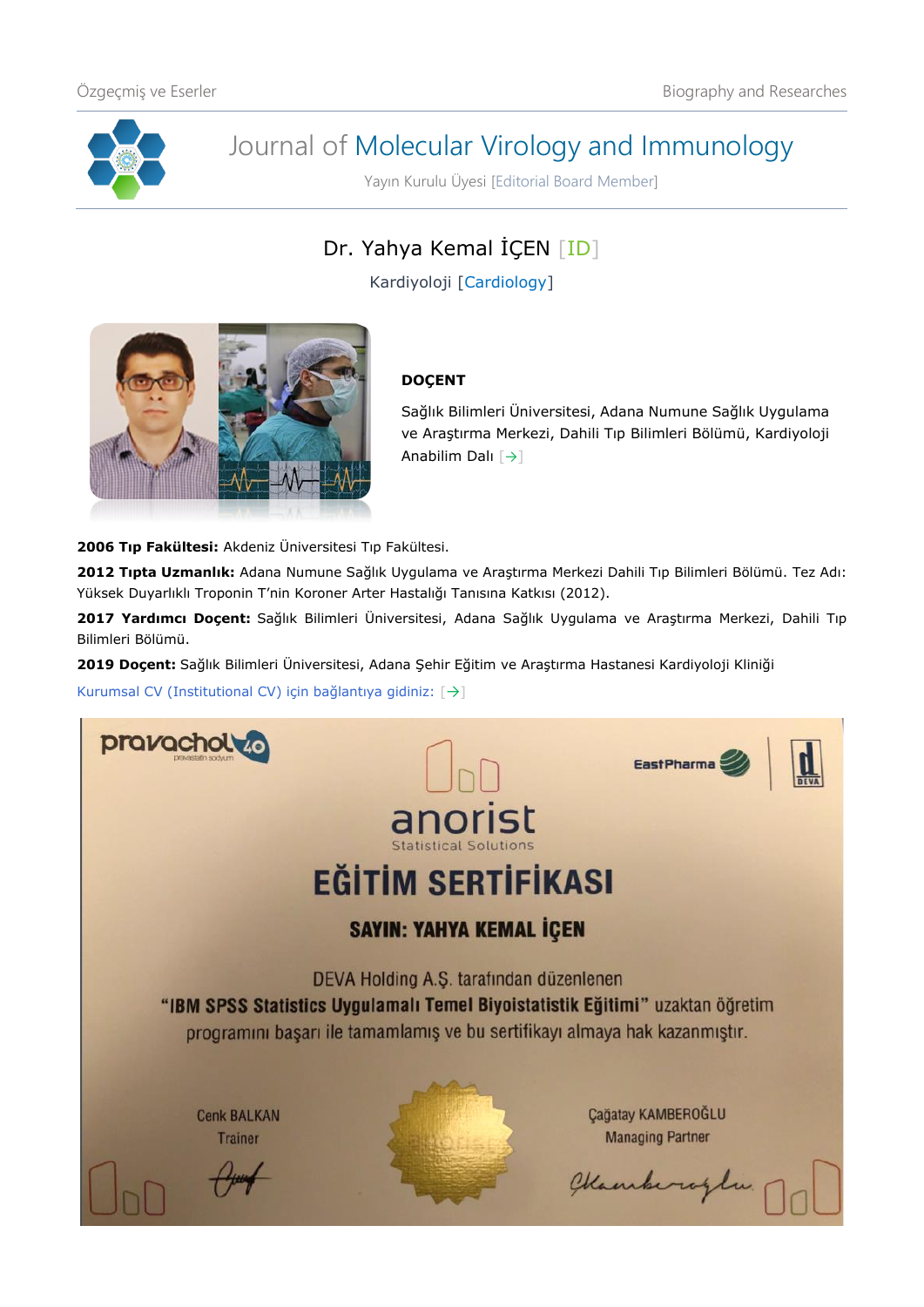#### **Bilimsel Araştırma Projeleri [Scientific Research Projects]**

**1.** A 24-week, randomized, double-blind, multi-center, parallel group, active controlled study to evaluate the effect of LCZ696 on NT-proBNP, symptoms, exercise function and safety compared to individualized medical management of comorbidities in patients with heart failure and preserved ejection fraction, Diğer (Uluslararası), Yürütücü: Koç Mevlüt, Araştırmacı: Sümbül Hilmi, Erdem, Araştırmacı: İçen Yahya Kemal, Araştırmacı: Koca Hasan, Novartis Sağlık, Gıda ve Tarım Ürünleri San. Tic. A.Ş, 08/01/2019 (Devam Ediyor) (Uluslararası)

**2.** Proje adı: ATLAS ACS 2 TIMI 51, Yahya Kemal İçen, Sağlik Bilimleri Üniversitesi, 01.01.2009 -01.01.2011 (Uluslararası) Tamamlandı,

#### **Araştırma ve Makaleler [Research and Articles]**

**1.** Sahin DY, Içen YK. Diffuse coronary spasm mimicking acute thrombosis after stent implantation. *Anadolu Kardiyol*  Derg. 2011;11(7):E29-E30. Published 2011 Nov 12. SCI-Expanded, Vaka Takdimi [\[Crossref\]](https://doi.org/10.5152/akd.2011.181)

**2.** Sahin DY, Gür M, Elbasan Z, Yıldız A, Kaya Z, Içen YK, et al. Predictors of preinterventional patency of infarctrelated artery in patients with ST-segment elevation myocardial infarction: Importance of neutrophil to lymphocyte ratio and uric acid level. *Exp Clin Cardiol*. 2013;18(2):e77‐e81. SCI-Expanded, Özgün Makale [\[PMED\]](https://pubmed.ncbi.nlm.nih.gov/23940451/)

**3.** Elbasan Z, Gür M, Sahin DY, Kuloglu O, Icen YK, et al. Association of mean platelet volume and pre- and postinterventional flow with infarct-related artery in ST-segment elevation myocardial infarction. Angiology. 2013;64(6):440‐446. SCI, Özgün Makale [\[Crossref\]](https://doi.org/10.1177/0003319712455685)

**4.** Sahin DY, Elbasan Z, Gür M, Yildiz A, Akpinar O, Icen YK, et al. Neutrophil to lymphocyte ratio is associated with the severity of coronary artery disease in patients with ST-segment elevation myocardial infarction. *Angiology*. 2013;64(6):423‐429. SCI, Özgün Makale [\[Crossref\]](https://doi.org/10.1177/0003319712453305)

**5.** Donmez E, Seker T, Icen YK, Elbasan Z, Gur M, Cayli M. Incidental asymptomatic accessory mitral valve: a differential diagnosis for intracardiac mass. *Acta Med Port*. 2014;27(6):779‐782. SCI-Expanded, Vaka Takdimi [\[Crossref\]](https://doi.org/10.20344/amp.5006)

**6.** Elbasan Z, Şahin DY, Gür M, Kuloğlu O, Kivrak A, Içen YK, et al. Contrast-induced nephropathy in patients with ST elevation myocardial infarction treated with primary percutaneous coronary intervention. *Angiology*. 2014;65(1):37‐42. SCI, Özgün Makale [\[Crossref\]](https://doi.org/10.1177/0003319712463816)

**7.** Keşkek ŞÖ, Sağlıker Y, Kırım S, İçen YK, Yıldırım A. Low Serum Phosphorus Level in Massry's Phosphate Depletion Syndrome May Be One of the Causes of Acute Heart Failure. *J Nutr Sci Vitaminol (Tokyo)*. 2015;61(6):460‐464. SCI, Özgün Makale [\[Crossref\]](https://doi.org/10.3177/jnsv.61.460)

**8.** Yahya Kemal İçen, Gamze İçen, Mevlüt Koç, Esra Dönmez, Murat Çayli. The contribution of high-sensitivity troponin T on the diagnosis of coronary artery disease in patients undergoing exercise ECG test. Medeniyet Medical Journal, 2016. TR DİZİN, Özgün Makale.

**9.** Dönmez E, Koç M, Şeker T, İçen YK, Çayli M. The assessment of non culprit coronary artery lesions in patients with ST segment elevated myocardial infarction and multivessel disease by control angiography with quantitative coronary angiography. *Int J Cardiovasc Imaging*. 2016;32(10):1471‐1476. SCI, Özgün Makale [\[Crossref\]](https://doi.org/10.1007/s10554-016-0943-8)

**10.** Baha A, Baha RM, Eroglu V, Logoglu A, Icen YK. A Case of Massive Pulmonary Embolism Following Varicose Vein Surgery That Was Successfully Treated with Thrombolytic Therapy. *Intern Med*. 2017;56(24):3409. SCI-Expanded, Editöre Mektup [\[Crossref\]](https://doi.org/10.2169/internalmedicine.9213-17)

**11.** İçen YK, Koç M. ST segment change and T wave amplitude ratio in lead aVR associated with coronary artery disease severity in patients with non-ST elevation myocardial infarction: A retrospective study. *Medicine (Baltimore)*. 2017;96(49):e9062. SCI, Özgün Makale [\[Crossref\]](https://doi.org/10.1097/MD.0000000000009062)

**12.** Yahya Kemal İçen, Mevlüt Koç. Bazal Nabız Yavaşlığı Nüks Atriyoventriküler Nodal ReentranTaşikardiyi Tahmin Ettirir mi? MN Kardiyoloji, 2017. TR DİZİN, Özgün Makale.

**13.** ST Segment Yükselmesiz Miyokard Enfarktüslü Hastalarda Koroner Arter Hastalığının Şiddeti ile Bazofil Oranı İlişkisi. Yahya Kemal İçen, Mevlüt Koç. MN Kardiyoloji, 2017. TR DİZİN, Özgün Makale.

**14.** İçen Yahya Kemal, Koç Ayşe Selcan, Sümbül Hilmi Erdem (2018). Coronary Artery Disease Severity Is Associated with Abdominal Aortic Intima–Media Thickness in Patients with Non-ST-Segment Elevation Myocardial Infarction. Angiology, 70(6), 561-566. SCI, Özgün Makale [[Crossref\]](https://doi.org/10.1177/0003319718794833)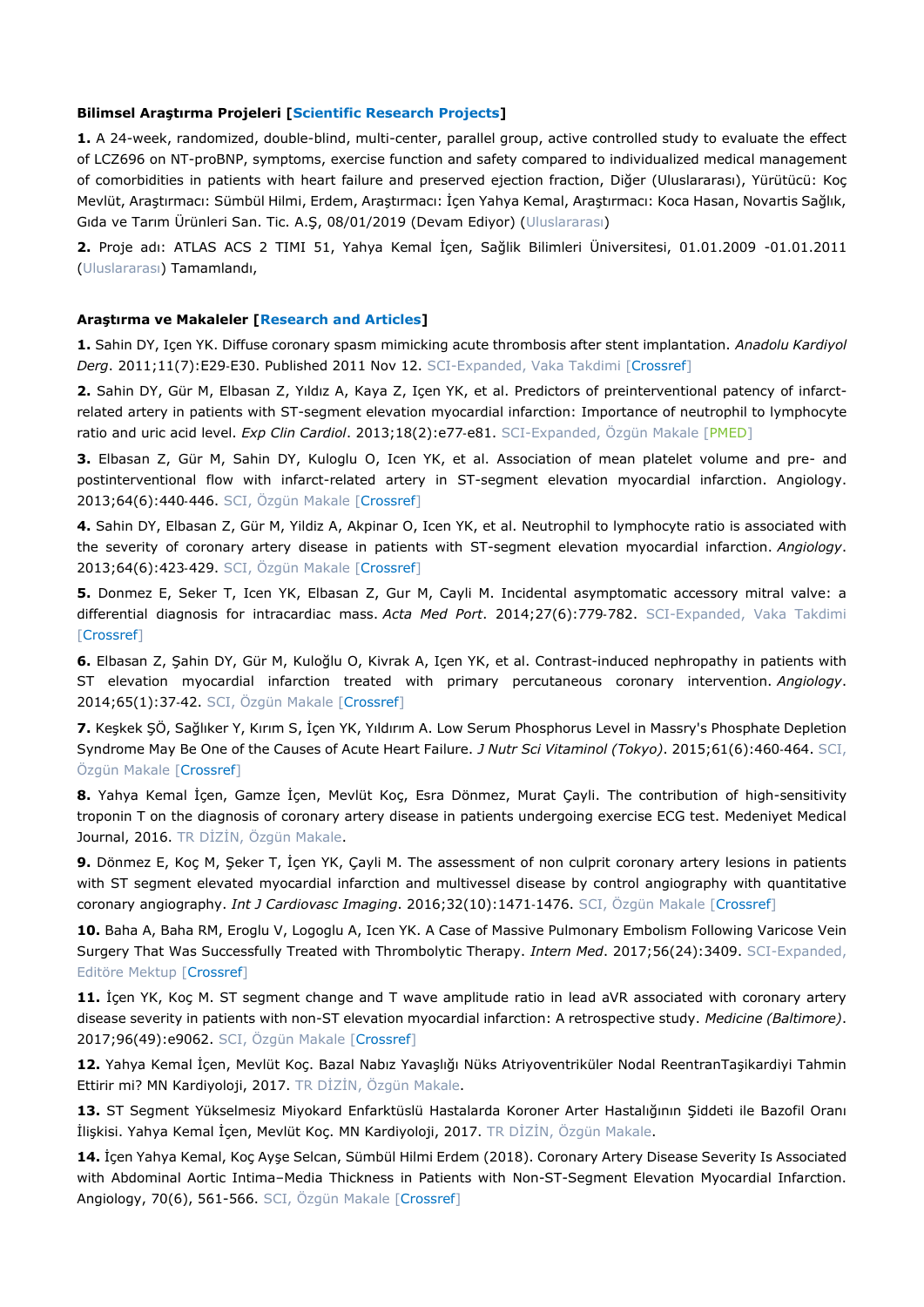**15.** Senturk Serhat Emre, İçen Yahya Kemal, Koç Ayşe Selcan, Donmez Yurdaer, Baykan Ahmet Oytun, Ünal İlker, Sümbül Hilmi Erdem, Koç Mevlüt (2018). Evaluation of coronary sinus morphology by three-dimensional transthoracic echocardiography in patients undergoing electrophysiological study. Journal of Arrhythmia, 34(6), 626- 631. Alan endeksleri, Özgün Makale [[Crossref\]](https://doi.org/10.1002/joa3.12122)

**16.** Caf H, Dönmez Y, Güler EÇ, Kaypakli O, İçen YK, Koç M. Morning blood pressure surge is associated independently with orthostatic hypotension in hypertensive patients under treatment. Blood Press Monit. 2018;23(4):191-197. SCI-Expanded, Özgün Makale [\[Crossref\]](https://doi.org/10.1097/MBP.0000000000000326)

**19.** İçen Yahya Kemal, Sümbül Hilmi Erdem, Koç Mevlüt (2018). Increased P wave duration and dispersion is associated with catheter-related atrial fibrillation during electrophysiological study. The European Research Journal, 5(4), 691-696. TR Dizin, Özgün Makale [[Crossref\]](https://doi.org/10.18621/eurj.412058)

**18.** İçen Yahya Kemal, Koç Ayşe Selcan, Sümbül Hilmi Erdem (2018). Reply to the Letter to the Editor Entitled Coronary Artery Disease Severity Is Associated with Abdominal Aortic Intima-Media Thickness in Patients with Non-ST-Segment Elevation Myocardial Infarction. Angiology, 70(6), 568-568. Editöre Mektup [[Crossref\]](https://doi.org/10.1177/0003319718808391)

**19.** İçen Yahya Kemal, Koç Ayşe Selcan, Sümbül Hilmi Erdem (2018). Reply to the Letter to the Editor Entitled "Association of SYNTAX Score with Abdominal Aortic Intima-Media Thickness in Non-ST Elevation Myocardial Infarction". Angiology, 70(6), 571-571. Editöre Mektup [[Crossref\]](https://doi.org/10.1177/0003319718811653)

**20.** Uğurlu M, Kaypakli O, Şahin DY, Içen YK, Kurt İH, Koç M. Subclinical atrial fibrillation frequency and associated parameters in patients with cardiac resynchronization therapy. J Interv Card Electrophysiol. 2018;52(2):217‐223. SCI-Expanded, Özgün Makale [\[Crossref\]](https://doi.org/10.1007/s10840-018-0385-4)

**21.** İçen YK, Dönmez Y, Koca H, Uğurlu M, Koç M. T wave positivity in lead aVR is associated with mortality in patients with cardiac resynchronization therapy. J Interv Card Electrophysiol. 2018;53(1):41-46. SCI-Expanded, Özgün Makale [\[Crossref\]](https://doi.org/10.1007/s10840-018-0364-9)

**22.** Icen YK, Koc AS. Silent ischemic brain lesions detected by multi-slice computed tomography are associated with subclinical atrial fibrillation in patients with cardiac resynchronization therapy. Postepy Kardiol Interwencyjnej. 2018;14(3):285-290. SCI-Expanded, Özgün Makale [\[Crossref\]](https://doi.org/10.5114/aic.2018.78332)

**23.** İçen YK, Koç AS. Rare coexistence: type A aortic interruption and left ventricular non-compaction. Postepy Kardiol Interwencyjnej. 2018;14(2):212-213. SCI-Expanded, Vaka Takdimi [\[Crossref\]](https://doi.org/10.5114/aic.2018.76420)

**24.** Koc AS, Gorgulu FF, Donmez Y, Icen YK. There is a significant relationship between morning blood pressure surge and increased abdominal aortic intima-media thickness in hypertensive patients. J Med Ultrason (2001). 2018;45(4):597‐603. SCI-Expanded, Özgün Makale [\[Crossref\]](https://doi.org/10.1007/s10396-018-0877-y)

**25.** Koc AS, Gorgulu FF, Donmez Y, Icen YK. There is a significant relationship between morning blood pressure surge and increased abdominal aortic intima-media thickness in hypertensive patients. *J Med Ultrason (2001)*. 2018;45(4):597‐603. SCI-Expanded, Özgün Makale [\[Crossref\]](https://doi.org/10.1007/s10396-018-0877-y)

**26.** Icen YK, Donmez Y, Koca H, Kaypaklı O, Koc M. Delta wave notching time is associated with accessory pathway localization in patients with Wolff-Parkinson-White syndrome. *J Interv Card Electrophysiol*. 2018;53(1):73‐79. SCI-Expanded, Özgün Makale [\[Crossref\]](https://doi.org/10.1007/s10840-018-0411-6)

**27.** İçen YK, Urgun OD, Dönmez Y, Demirtaş AO, Koc M. Lead aVR is a predictor for mortality in heart failure with preserved ejection fraction. *Indian Heart J*. 2018;70(6):816‐821. Diğer endeksler, Özgün Makale [\[Crossref\]](https://doi.org/10.1016/j.ihj.2018.07.001)

**28.** Demirtaş AO, Icen YK, Kaypaklı O, et al. A new criterion to differentiate atrioventricular nodal reentrant tachycardia from atrioventricular reciprocating tachycardia: Combined AVR criterion. *J Electrocardiol*. 2018;51(6):1045‐1051. SCI, Özgün Makale [\[Crossref\]](https://doi.org/10.1016/j.jelectrocard.2018.08.027)

**29.** Yahya Kemal İçen, Mevlüt Koç. Evaluation of the Increased High-Sensitivity Cardiac Troponin in Patients Undergone Radiofrequency Ablation in Emergency Service. Journal of Surgery and Medicine, 2018. TR DİZİN, Özgün Makale.

**30.** Yahya Kemal İçen, Mevlüt Koç. Complete heart block and acute inferior myocardial infarction due to generalized vasospasm. Medical Science and Discovery, 2018. TR DİZİN, Vaka Takdimi.

**31.** Yahya Kemal İçen, Mevlüt Koç. Extraordinary treatment of supraventricular arrytmia in pregnant. Journal of Clinical Case Reportsand Reviews, 2018. Index Chemicus, Vaka Takdimi.

**32.** Onur Kaypakli, Durmuş Yildiray Şahin, Ali Deniz, Halil Aktaş, Rabia Eker Akilli, Yahya Kemal İçen, Çağlar Emre Çağlayan, Mustafa Demirtaş. Effect of Modified Global Risk Classification on Prognosis at Patients Undergoing Bypass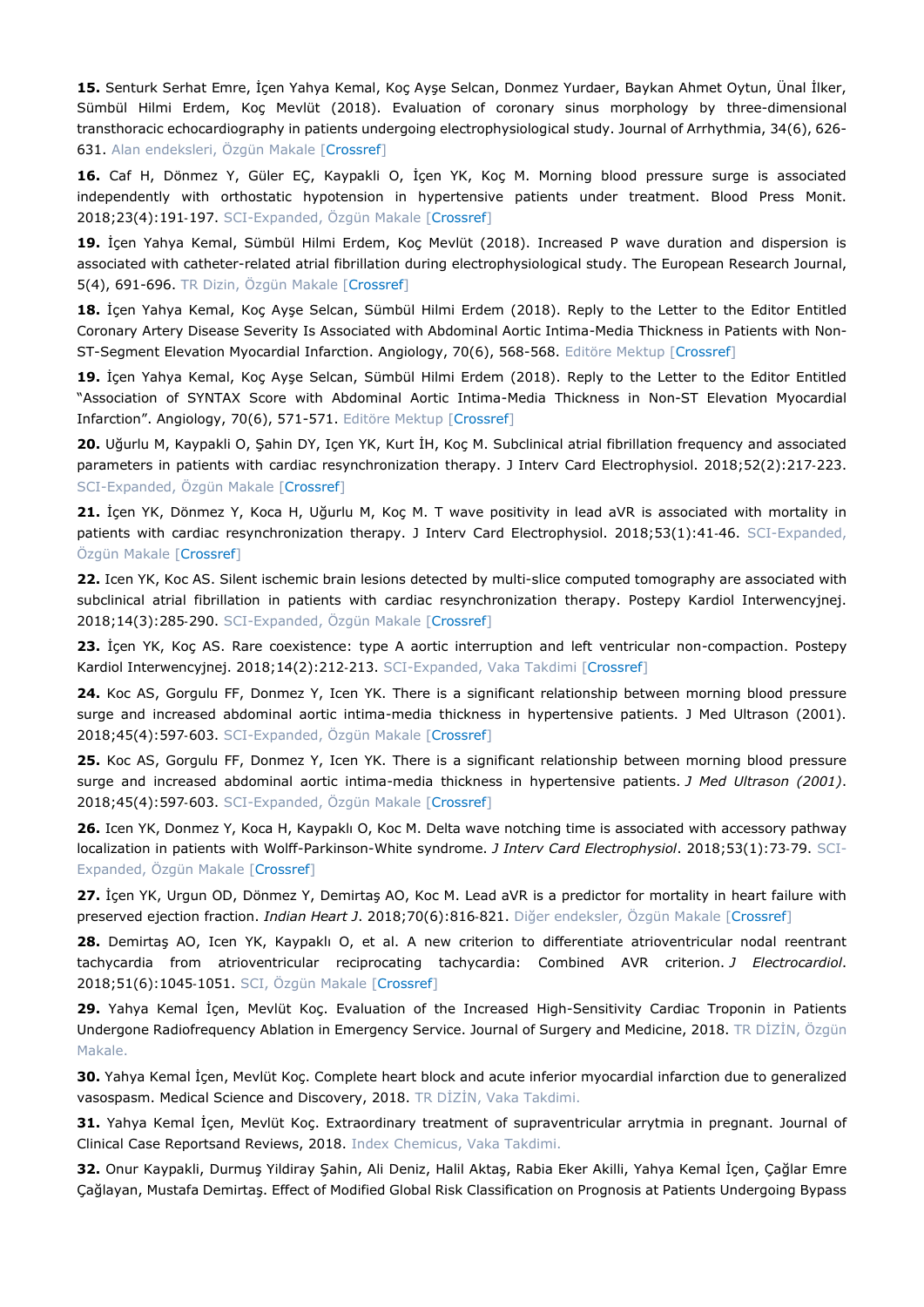Surgery and Percutaneous Coronary Intervention with Multi-vessel Disease. European Journal of Therapeutics, 2018. TR DİZİN, Özgün Makale.

**33.** Demirtaş Abdullah Orhan, Koç Ayşe Selcan, Sümbül Hilmi Erdem, Koca Hasan, Içen Yahya Kemal, Demirtaş Derya, Peköz Burçak Çakır, Ardic Mustafa, Koç Mevlüt, Küçükosmanoğlu Mehmet (2019). Liver stiffness obtained by ElastPQ ultrasound shear wave elastography independently determines mean right atrial pressure. Abdominal Radiology, 44(9), 3030-3039. SCI-Expanded, Özgün Makale [[Crossref\]](https://doi.org/10.1007/s00261-019-02083-3)

**34.** Koç Ayşe Selcan, Peköz Burçak Çakır, Dönmez Yurdaer, Yaşar Simge, Ardic Mustafa, Görgülü Feride Fatma, Içen Yahya Kemal, Sümbül Hilmi Erdem, Koç Mevlüt (2019). Usability of Achilles tendon strain elastography for the diagnosis of coronary artery disease. Journal of Medical Ultrasonics, 46(3), 343-351. SCI-Expanded, Özgün Makale [\[Crossref\]](https://doi.org/10.1007/s10396-019-00931-9)

**35.** Demirtaş Derya, Sümbül Hilmi Erdem, Bulut Atilla, Demirtaş Abdullah Orhan, Gülümsek Erdinç, Koca Hasan, İçen Yahya Kemal, Koç Mevlüt (2019). Tp-e interval, Tp-e/QT and Tp-e/QTc ratio in hypertensive patients with primary aldosteronism. Clinical and Experimental Hypertension, 1-6. SCI, Özgün Makale [\[Crossref\]](https://doi.org/10.1080/10641963.2019.1632341)

**36.** Demirtaş Abdullah Orhan, Içen Yahya Kemal, Koca Hasan, Sümbül Hilmi Erdem, Demirtaş Derya, Koseoglu Zikret, Koç Mevlüt (2019). The relationship between blood glucose and nocturnal supraventricular tachycardia attacks in non-diabetic patients. Journal of Interventional Cardiac Electrophysiology, 55(1), 115-120. SCI-Expanded, Özgün Makale [\[Crossref\]](https://doi.org/10.1007/s10840-019-00549-4)

**37.** Sümbül Hilmi Erdem, Koç Ayşe Selcan, Demirtaş Derya, Koca Hasan, Peköz Burçak Çakır, Görgülü Feride Fatma, Donmez Yurdaer, Demirtaş Abdullah Orhan, Koç Mevlüt, Içen Yahya Kemal (2019). Increased renal cortical stiffness obtained by share-wave elastography imaging significantly predicts the contrast-induced nephropathy in patients with preserved renal function. Journal of Ultrasound, 22(2), 185-191. Alan endeksleri, Özgün Makale [[Crossref\]](https://doi.org/10.1007/s40477-019-00373-6)

**38.** Demirtaş Derya, Sümbül Hilmi Erdem, Demirtaş Abdu Llah Orhan, İçen Yahya Kemal, Gülümsek Erdinç, Koca Hasan, Urgun Örsan Deniz, Koç Mevlüt (2019). Morning blood pressure surge increases in patients with hypertensive primary hyperparathyroidism and is independently associated with serum calcium level. Clinical and Experimental Hypertension, 1-7. SCI, Özgün Makale [\[Crossref\]](https://doi.org/10.1080/10641963.2019.1590388)

**39.** Bulut Atilla, Acele Armağan, Donmez Yurdaer, Peköz Burçak Çakır, Erdoğan Murat, Sümbül Hilmi Erdem, İçen Yahya Kemal, Koç Mevlüt (2019). Aortic intima-media thickness can be used to determine target organ damage in adult patients with coronary artery disease risk factors. Archives of Medical Science - Atherosclerotic Diseases, 4(1), 183-190. Alan endeksleri, Özgün Makale [[Crossref\]](https://doi.org/10.5114/amsad.2019.87002)

**40.** İçen Yahya Kemal, Demirtaş Abdullah Orhan, Koç Ayşe Selcan, Sümbül Hilmi Erdem, Koç Mevlüt (2019). Liver stiffness value obtained with ElastPQ ultrasound is increased by NYHA class in chronic heart failure patients with reduced ejection fraction. Turk Kardiyoloji Dernegi ArsiviArchives of the Turkish Society of Cardiology, 47(4), 281- 294. TR Dizin, Özgün Makale [[Crossref\]](https://doi.org/10.5543/tkda.2018.62282)

**41.** İçen Yahya Kemal, Urgun Örsan Deniz, Sümbül Hilmi Erdem, Koç Mevlüt (2019). Complete Heart Block due to Octreotide Infusion in Patient with Cryptogenic Cirrhosis. The Eurasian Journal of Medicine, 51(1), 95-97. Vaka Takdimi [\[Crossref\]](https://doi.org/10.5152/eurasianjmed.2018.18064)

**42.** Mustafa Gediklioğlu, Müge Gülen, Salim Satar, Yahya Kemal İçen, Akkan Avci, Önder Yeşiloğlu, Özgür Karcioğlu. How to treat patients with acute respiratory failure? Conventionaloxygen therapy versus high-flow nasal cannula in the emergency department. Hong Kong Journal of Emergency Medicine, 2019. 1-10. SCI-Expanded, Özgün Makale [\[Crossref\]](https://doi.org/10.1177/1024907919886245)

**43.** Abdullah Orhan Demirtaş, Yahya Kemal İçen, Esra Dönmez, İbrahim Ethem Özsoy, Hasan Koca, Fadime Karataş, Mevlüt Koç. A New Predictor for Patients with Cardiac Implantable Electronic Device in Iatrogenic Pneumothorax: The Clavicle Length Index. Eur J Ther 2019; 25(3): 211-5. ESCI, Özgün Makale [[Crossref\]](https://doi.org/10.5152/EurJTher.2019.19017)

**44.** Demirtaş AO, İçen YK, Dönmez Y, et al. Effect of cryoballoon ablation parameters on recurrence in patients with paroxysmal atrial fibrillation. Paroksismal atriyal fibrilasyonlu hastalarda kriyobalon ablasyon parametrelerinin nüks üzerine etkisi. Turk Kardiyol Dern Ars. 2019;47(6):440-448. ESCI, Özgün Makale [[Crossref\]](https://doi.org/10.5543/tkda.2019.88469)

**45.** İçen YK, Dönmez Y, Demirtaş AO, et al. Ischemic changes in lead aVR is associated with left ventricular thrombus or high-grade spontaneous echocontrast in patients with acute anterior myocardial infarction. Akut anteriyor miyokart enfarktüslü hastalarda aVR derivasyonundaki iskemik değişiklikler sol ventrikül trombüs veya yüksek dereceli spontan ekokontrast ile ilişkilidir. Turk Kardiyol Dern Ars. 2019;47(3):168-176. ESCI, Özgün Makale [\[Crossref\]](https://doi.org/10.5543/tkda.2018.57296)